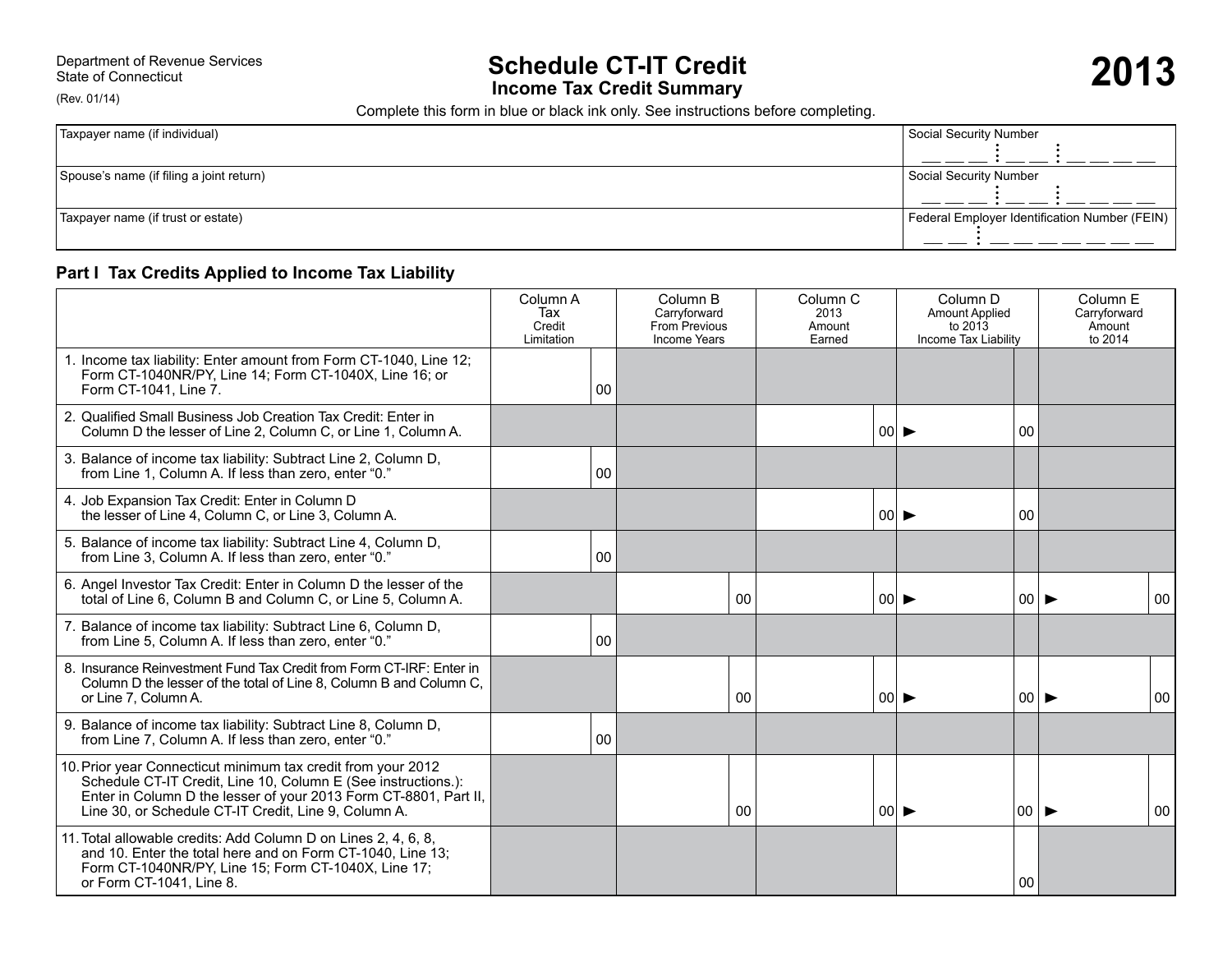# **Part II Tax Credits Reported by Pass-Through Entity on Schedule CT K-1 or by a Trust or Estate on Schedule CT-1041 K-1**

| <b>Column A</b><br>Type of Tax Credit                                                                | <b>Column B</b><br>Name of Pass-Through Entity or Trust | Column C<br><b>FEIN</b> | Column D<br>Amount of Credit |    |  |  |
|------------------------------------------------------------------------------------------------------|---------------------------------------------------------|-------------------------|------------------------------|----|--|--|
|                                                                                                      |                                                         |                         |                              | 00 |  |  |
|                                                                                                      |                                                         |                         |                              | 00 |  |  |
|                                                                                                      |                                                         |                         |                              | 00 |  |  |
|                                                                                                      |                                                         |                         |                              | 00 |  |  |
| э.                                                                                                   |                                                         |                         |                              | 00 |  |  |
| 6.                                                                                                   |                                                         |                         |                              | 00 |  |  |
|                                                                                                      |                                                         |                         |                              | 00 |  |  |
| Total tax credits reported by a pass-through entity from supplemental schedule (as applicable)<br>8. |                                                         | 00                      |                              |    |  |  |

## **Schedule CT-IT Credit Instructions**

#### **Individuals, Trusts, or Estates**

Attach **Schedule CT-IT Credit**, *Income Tax Credit Summary*, to **Form CT-1040**, *Connecticut Resident Income Tax Return*, **Form CT-1040NR/PY**, *Connecticut Nonresident or Part-Year Resident Income Tax Return*, **Form CT-1040X**, *Amended Connecticut Income Tax Return for Individuals*, or **Form CT-1041**, *Connecticut Income Tax Return for Trusts and Estates*, whenever tax credits from the current taxable year are being claimed or carryforward tax credit balances exist from a prior year. Keep a copy of the document(s) reporting the amount of your available credit for your records. The amount of the tax credit is limited to the taxpayer's income tax liability.

Trusts or estates may allocate all or a portion of the credit(s) to the beneficiary(ies). If all or a portion of the credit(s) is allocated to the beneficiary(ies), the trust or estate must complete Worksheet B - Worksheet for Schedule CT-IT Credit (found in the Form CT-1041 instruction booklet). The amount of the tax credit allocable to the trust or estate on Worksheet B - Worksheet for Schedule CT-IT Credit, Line 6, Column D, is the amount earned for purposes of Column C of this schedule.

Additional information about Connecticut income tax credits is available in **Special Notice 2010(3)**, *2010 Legislative Changes Affecting the Income Tax,* **Special Notice 2012(6)**, *2012 Legislative Changes Affecting the Income Tax,* and **Special Notice 2013(7)**, *2013 Legislative Changes Affecting the Income Tax*.

The Vocational Rehabilitation Job Creation Tax Credit has expired. You may not claim this credit for taxable year 2013.

# **Tax Credits Applied to the Income Tax Liability**

**Tax Credits Without a Carryforward Provision** The qualified small business job creation tax credit and the job expansion tax credit, which have no carryforward provision, are applied first.

You must complete **Form CT-1120 SBJ**, *Small Business Job Creation Tax Credit*, or **Form CT-1120 JET**, *Job Expansion Tax Credit*, or both, to determine the amount of allowable credit if you:

- Are a single member limited liability company that is disregarded as an entity separate from its owner; **and**
- Have received a certification letter from the Department of Economic and Community Development (DECD) indicating that you have the

qualified small business job creation tax credit or the job expansion tax credit available to be claimed.

KeepacopyofFormCT-1120SBJorFormCT-1120JET, or both, for your records. You may be asked to provide a copy to the Department of Revenue Services (DRS) at a later date.

## **Tax Credits With Limited Carryforward Provisions**

If an income tax liability remains after the application of the tax credits without a carryforward provision, the angel investor tax credit and the insurance reinvestment fund tax credit are applied. Any angel investor or insurance reinvestment fund tax credit balance that remains after applying the tax credits to the current year income tax liability may be carried forward if the period for claiming the tax credit has not expired.

Since the carryforward period for each tax credit varies, the taxpayer must decide how to apply the tax credits with a carryforward provision based on the remaining carryforward period. For example, if the insurance reinvestment fund tax credit has only a two-year carryforward period remaining and the angel investor tax credit has a five-year carryforward period remaining, the taxpayer may choose to apply the insurance reinvestment fund tax credit first.